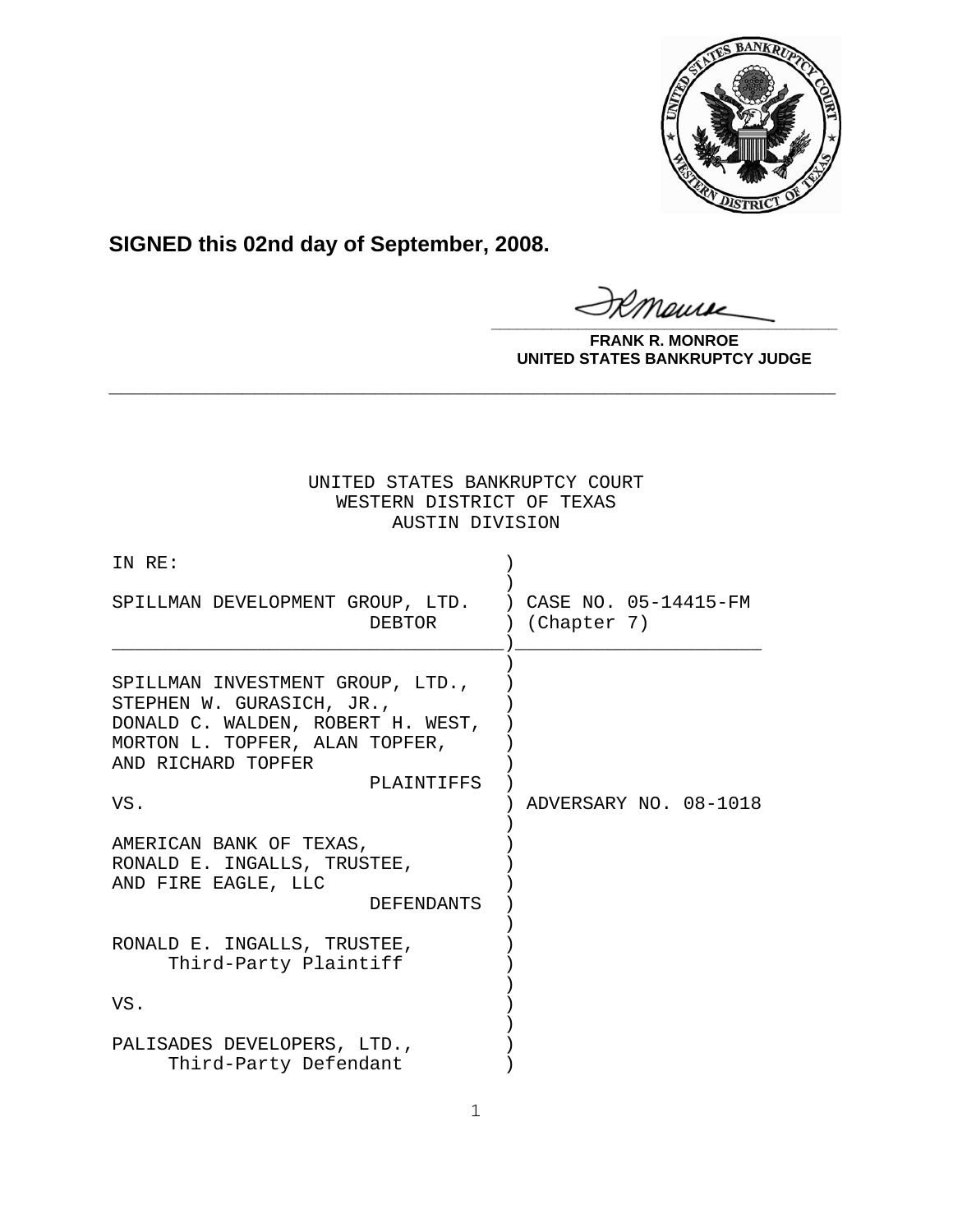#### **MEMORANDUM OPINION**

This adversary proceeding was instituted by the Plaintiffs seeking a determination of the legal effect of a sale of certain of the Debtor's estate's assets in open court pursuant to Final Order of this Court entered in the primary case in which this adversary pends. Specifically, Plaintiffs seek a determination as to the extent to which, if any, certain guarantees of the individual Plaintiffs and a certificate of deposit pledged by Spillman Investment Group, Ltd. still secure the first lien indebtedness against the assets sold. This debt was held on the Petition date by American Bank of Texas, but as of the date of the sale, November 30, 2006, had been purchased by and transferred to Fire Eagle LLC, the holder of an additional second lien indebtedness against the assets sold.

Plaintiff Spillman Investment Group, Ltd. alleges it had pledged a certificate of deposit in the amount of \$1,200,000.00 to American Bank of Texas as collateral for the first lien debt and seeks a ruling by this Court that the effect of Fire Eagle LLC's \$9.3 million credit bid was to fully pay the first lien indebtedness it had purchased from American Bank of Texas and that the certificate of deposit it had placed as security for that debt should now be released back to it.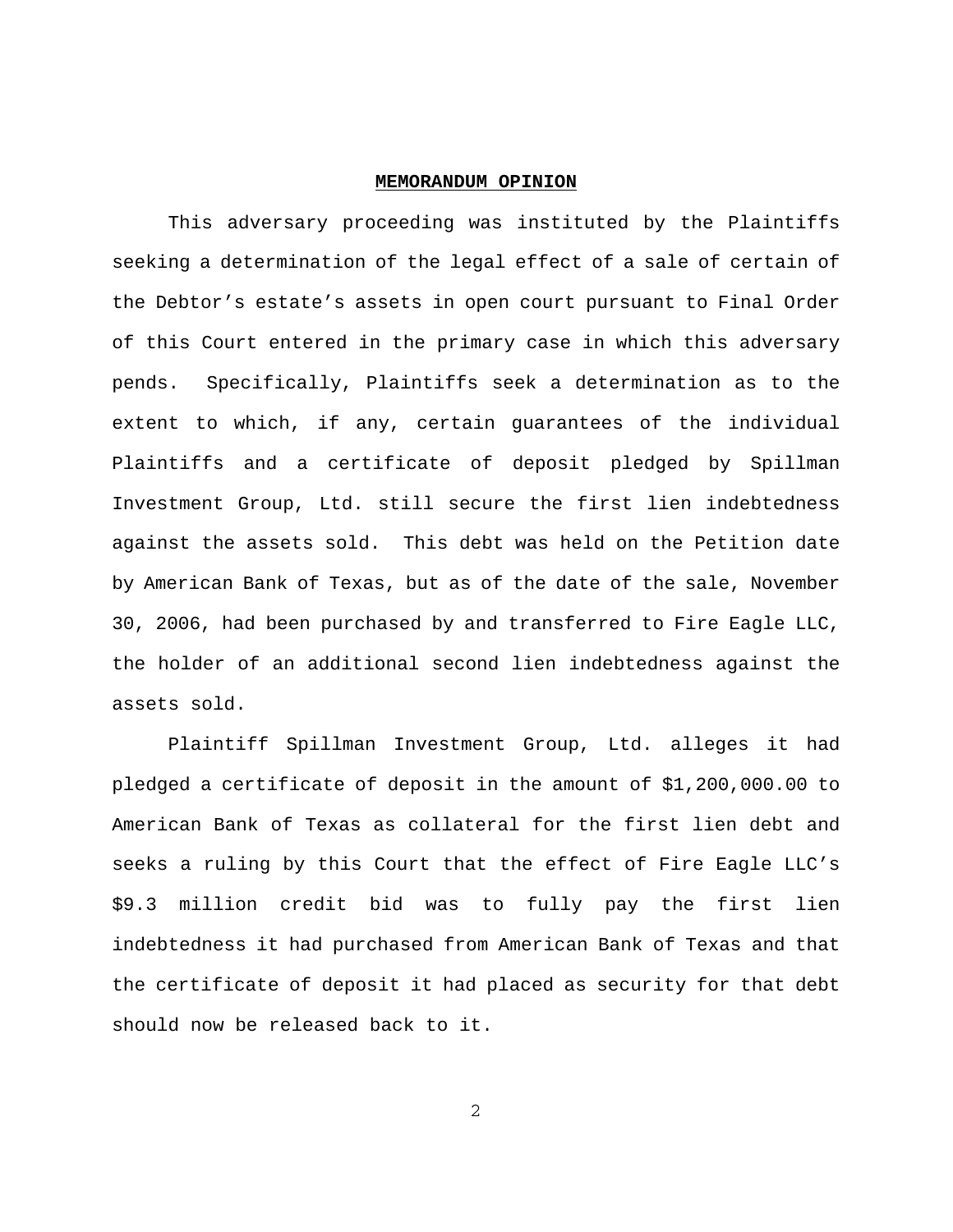Plaintiffs Gurasich, Walden, West, and the three Topfers allege they were guarantors of the first lien debt which Fire Eagle LLC bought from American Bank of Texas and seek a ruling that the legal effect of the credit bid sale to Fire Eagle was that the first lien indebtedness was fully paid and that their guarantees should be determined to be released and ordered returned to them.

The foregoing relief is sought under the Federal Declaratory Judgment Law as is contained in 28 U.S.C. § 2201-2202.

The Complaint also contains a request for the same rulings plus attorney's fees under § 37.009 of the Texas Civil Practice and Remedies Code. The allegation is that such relief has also been requested by them in an interpleader action instituted by American Bank of Texas on October 10, 2006 in the District Court of Travis County, Texas, 201<sup>st</sup> Judicial District Court, under Cause No. D-GN-06003885. There is a fourth cause of action requesting damages and attorney's fees against Fire Eagle for an alleged breach of contract, to-wit: failure to release the certificate of deposit and the guarantees after the debt was paid.

To all of that Fire Eagle filed its Rule 12(b) Motion to Dismiss on April 11, 2008. Such Motion seeks dismissal on the following bases:

1. Motion to Withdraw the Reference. In a rather unusual procedural tactic, Fire Eagle filed by separate pleading a Motion to Withdraw the Reference of this adversary proceeding to the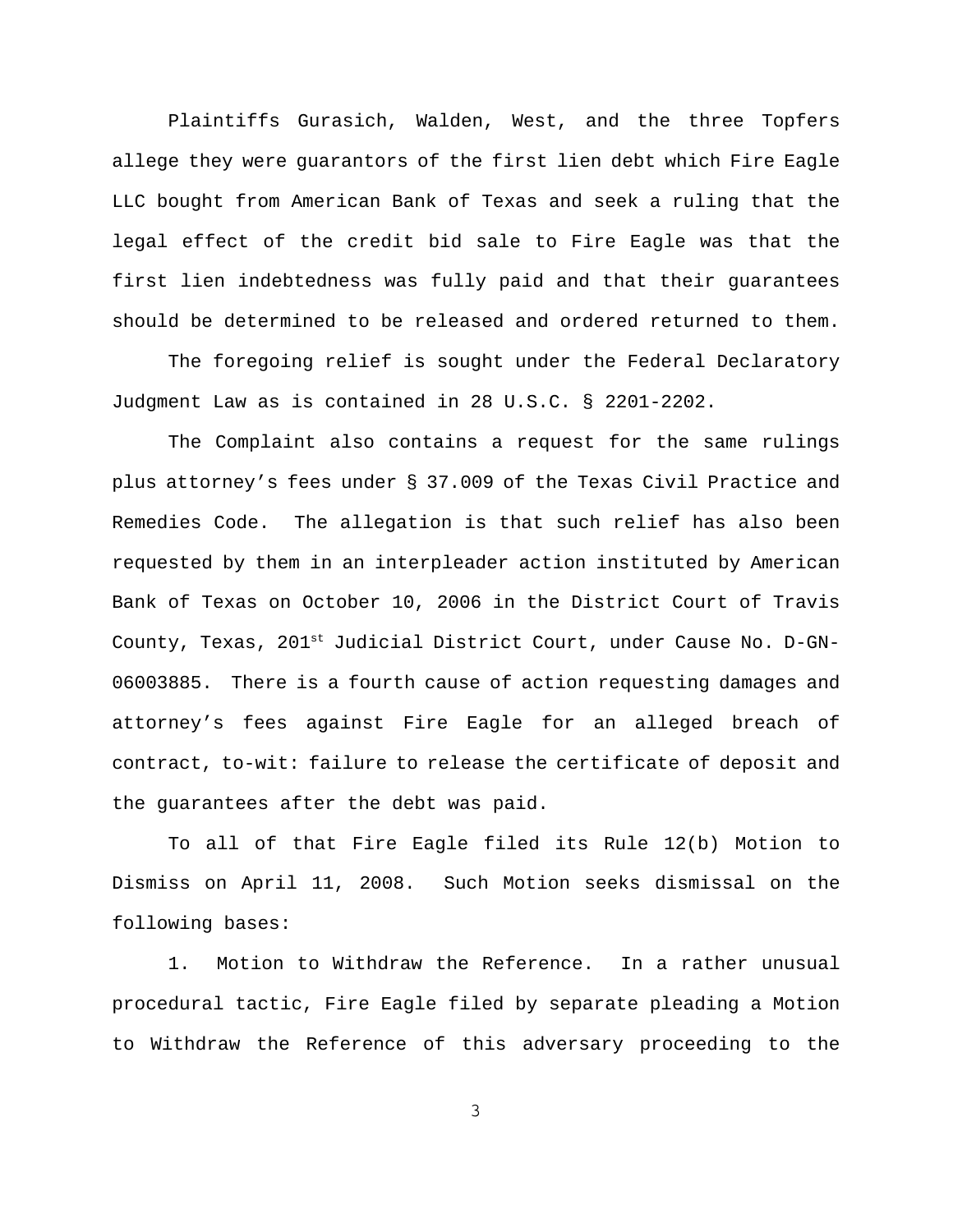United States District Court for the Western District of Texas. The instant Motion seeks dismissal solely on the basis that it has filed a Motion to Withdraw the Reference. It is beyond this Court's ability to engage in rational thought as to why this adversary proceeding should be dismissed simply because Fire Eagle contemporaneously filed a Motion for the District Court to Withdraw the Reference of this adversary proceeding. Nevertheless, the District Court denied the Motion to Withdraw the Reference which denial was docketed in this adversary proceeding on June 16, 2008. Accordingly, to the extent the instant Motion to Dismiss asks for dismissal of this adversary because it filed a Motion to Withdraw the Reference, the Motion must be denied.

2. Lack of Subject Matter Jurisdiction/Abstention.

3. Improper Venue.

4. Failure to State a Claim upon which Relief can be granted and alternatively

5. Motion to Sever

A hearing was held on all these Motions on August 25, 2008.

### **Statement of Applicable Law**

It is without dispute that in determining a motion under Rule 12(b) of the Rules of Federal Procedure, the Court must take the facts as pled in the complaint as true. *Spivey v. Robertson,* 197 F.3d 772, 774 (5<sup>th</sup> Cir. 1999)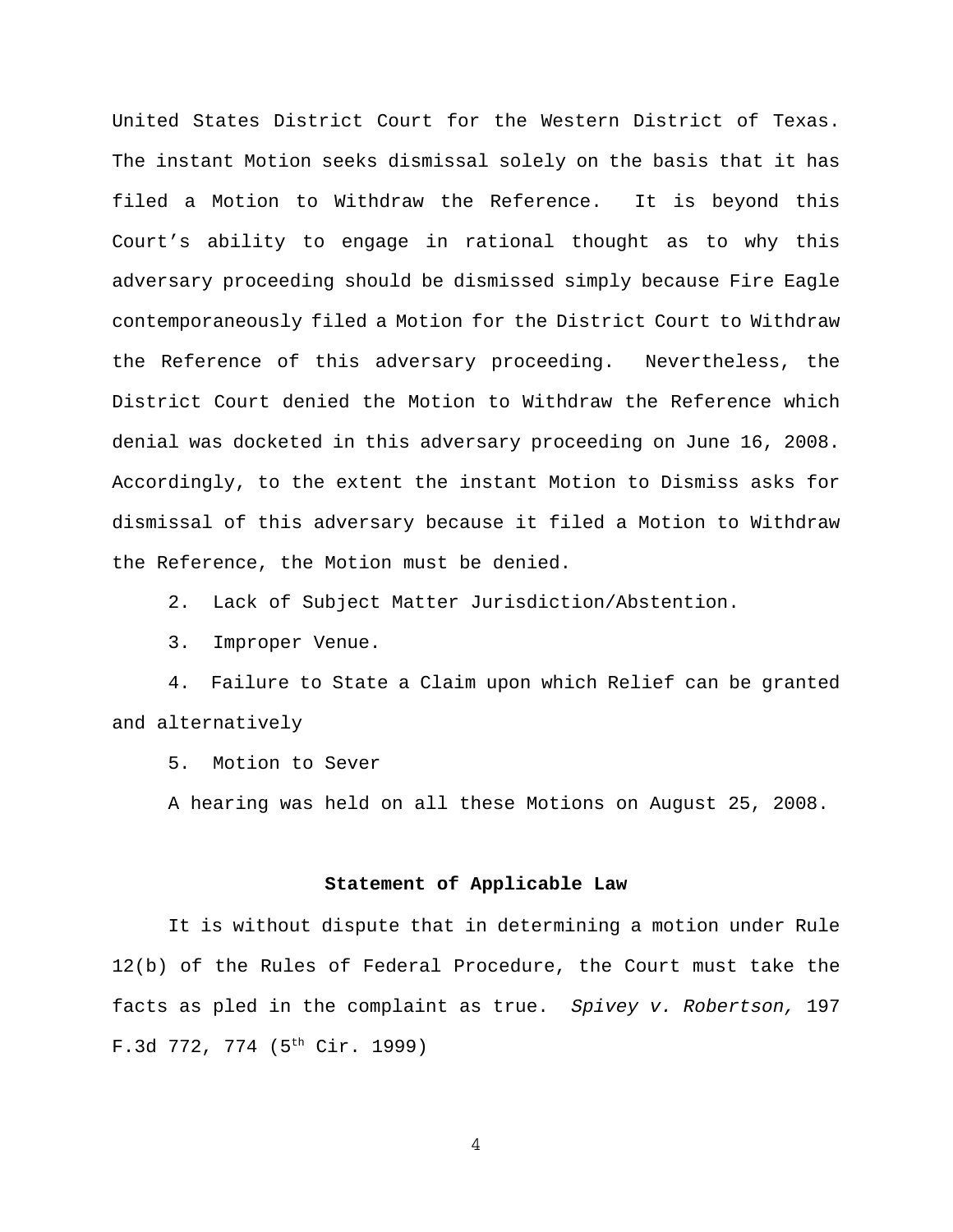#### **Facts**

The following factual allegations are taken from the Complaint initiating this adversary proceeding and must be taken as true and relied upon by the Court in the determination of Fire Eagle's Motion to Dismiss. The following are those which the Court finds relevant to determining the merits of said Motion.

For the purposes of identification, the parties referred to are Spillman Investment Group, Ltd. ("SIG"), Steven W. Gurasich, Jr. ("Gurasich"), Donald G. Walden ("Walden"), Robert H. West ("West"), Morton L. Topfer, Richard Topfer, Alan Topfer (collectively the "Topfers"), American Bank of Texas ("ABT"), Ronald E. Ingalls ("Chapter 7 Trustee") and Fire Eagle LLC ("Fire Eagle").

The Complaint states in relevant part as follows:

1. "This adversary arises pursuant to the Court's Order Denying Fire Eagle's Rule 12(b)(3) Motion to Dismiss for Improper Venue and Granting Fire Eagle's Request to Invoke Adversary Rules docketed on January 14, 2008 as docket entry 508 in the above numbered and captioned bankruptcy case now pending before the Court ("Bankruptcy Case") and pursuant to 28 U.S.C. § 2201-2202." (Remainder of the paragraph omitted).

2. "The Court has previously ruled that the causes of action set forth in this adversary arise in and relate to the bankruptcy case." (Remainder of paragraph omitted).

3. "ABT, as Senior Lender, and Fire Eagle, as Junior Lender,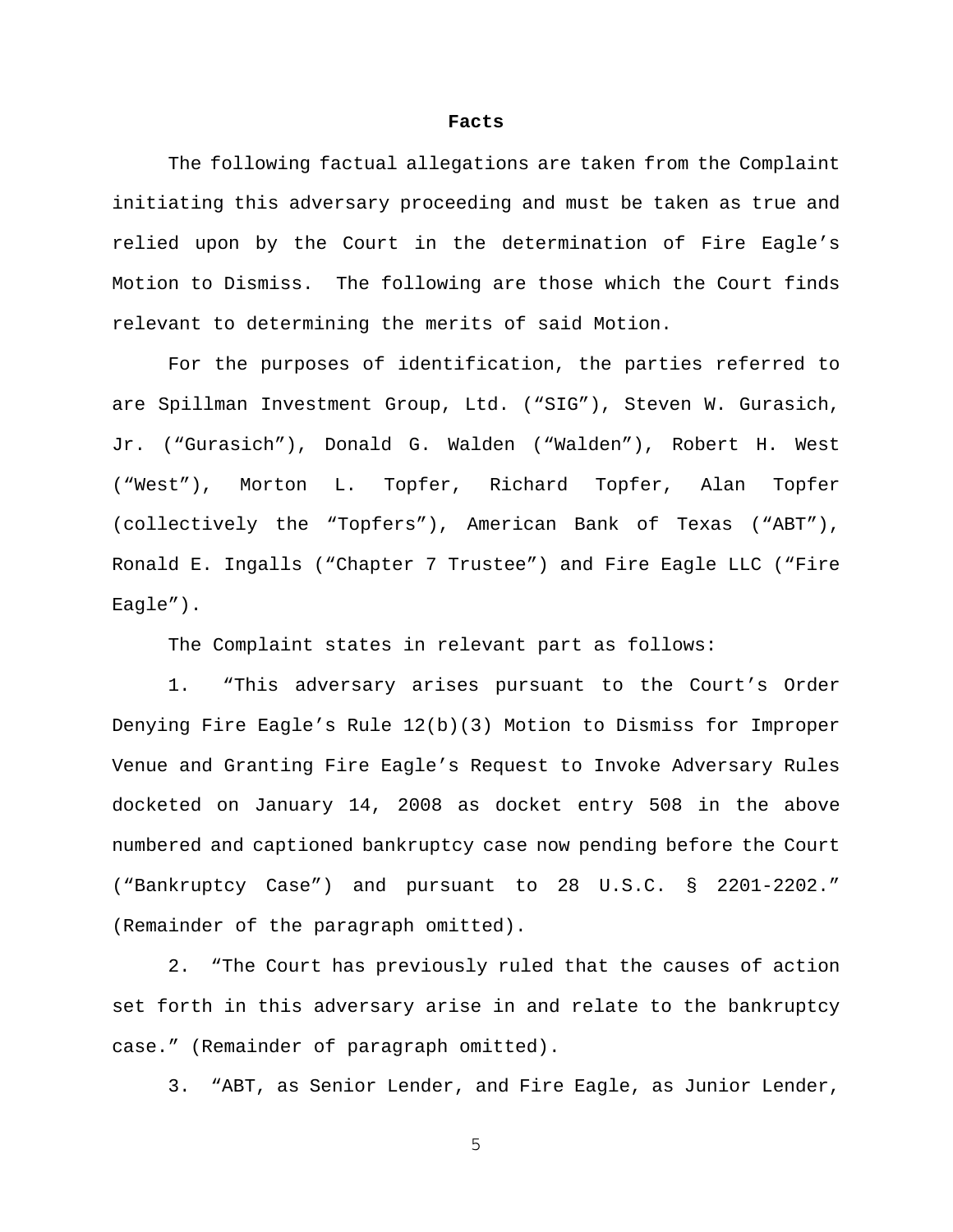entered into that certain Inter-creditor Agreement ("Inter-creditor Agreement") October 29, 2001. The Inter-Creditor Agreement defined the relationship and creditor rights of ABT, which was to provide a loan for \$7,200,000.00 ("the Senior Loan") to Spillman Development Group, Ltd. ("SDG" or "Debtor") and Fire Eagle which was to provide a loan of \$4,100,000.00 ("the Junior Loan") to SDG all for the development of an 18-hole golf course, clubhouse and related facilities and amenities in Bee Cave, Texas located on property more particularly described in The Inter-creditor Agreement. A true and correct copy of the Inter-Creditor Agreement is attached hereto as Exhibit P-1 and incorporated herein by reference for all purposes."

4. So as to avoid restating the Complaint verbatim, the Court takes as true for the purposes of ruling on the instant Motion and incorporates herein by reference the statements and allegations contained in the following paragraphs of the original Complaint: 14, 15, 16, 17, 18, 19, 20, 21, 22, 23, 24, 25, 26, 27, 28, 29, 30, 31, 32, 33, 34, 35, 36, 37, 38, 39, 40, 41, 42, 43, 44, 45 and 46. Simply stated, those paragraphs establish that ABT loaned \$7,200,000.00 to the Debtor secured by a first lien against virtually all the assets of the Debtor; Fire Eagle loaned \$4,100,000.00 to the Debtor secured by a second and inferior lien on virtually all the assets owned by the Debtor; SIG, as of the Petition date, was the owner of a certificate of deposit in the amount of \$1,200,000.00 that was pledged against the first lien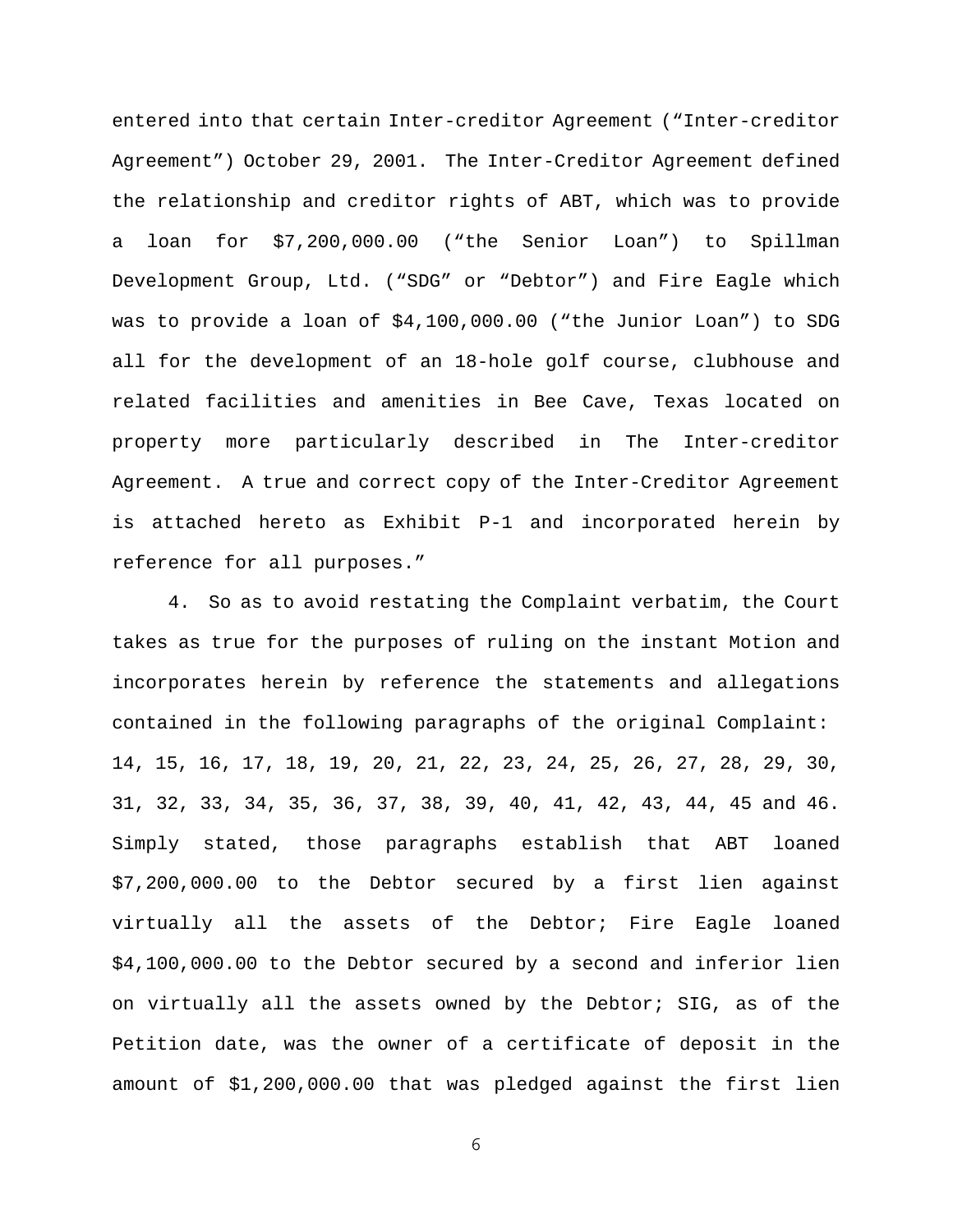indebtedness of ABT; Gurasich, Walden, West, and the Topfers had guaranteed certain differing amounts of the first lien indebtedness to ABT; and Fire Eagle held no guarantees of its second lien indebtedness from Gurasich, Walden, West or the Topfers, and held no certificate of deposit from SIG to secure its second lien indebtedness. Such paragraphs also establish that the debts became in default and the Debtor filed Chapter 11 to avoid foreclosure.

5. Fire Eagle purchased the first lien indebtedness and all its collateral position from ABT effective October 6, 2006. Such fact is not in dispute. It was agreed as between ABT and Fire Eagle that the outstanding indebtedness on the first note held by ABT as of September 26, 2006 was \$8,174,585.70 and that the outstanding indebtedness on the second note as of September 26, 2006 was \$949,032.05. Fire Eagle paid those sums to ABT plus accrued interest on the first note of \$1,896.70 per day and on the second note of \$225.50 per day as of the date of the purchase. Therefore, we know for certain that Fire Eagle paid ABT \$9,123,618.60 plus accrued interest from September 26, 2006 until the date of closing (the effective date of the sale is October 6, 2006), plus additional attorney's fees and expenses incurred with regard thereto to purchase the first lien debt and all that secured it.

6. On October 10, 2006, ABT filed a Petition In Interpleader, designated Cause No. D-1-GN-006003885 in the District Court of Travis County, Texas, 201<sup>st</sup> Judicial District ("Interpleader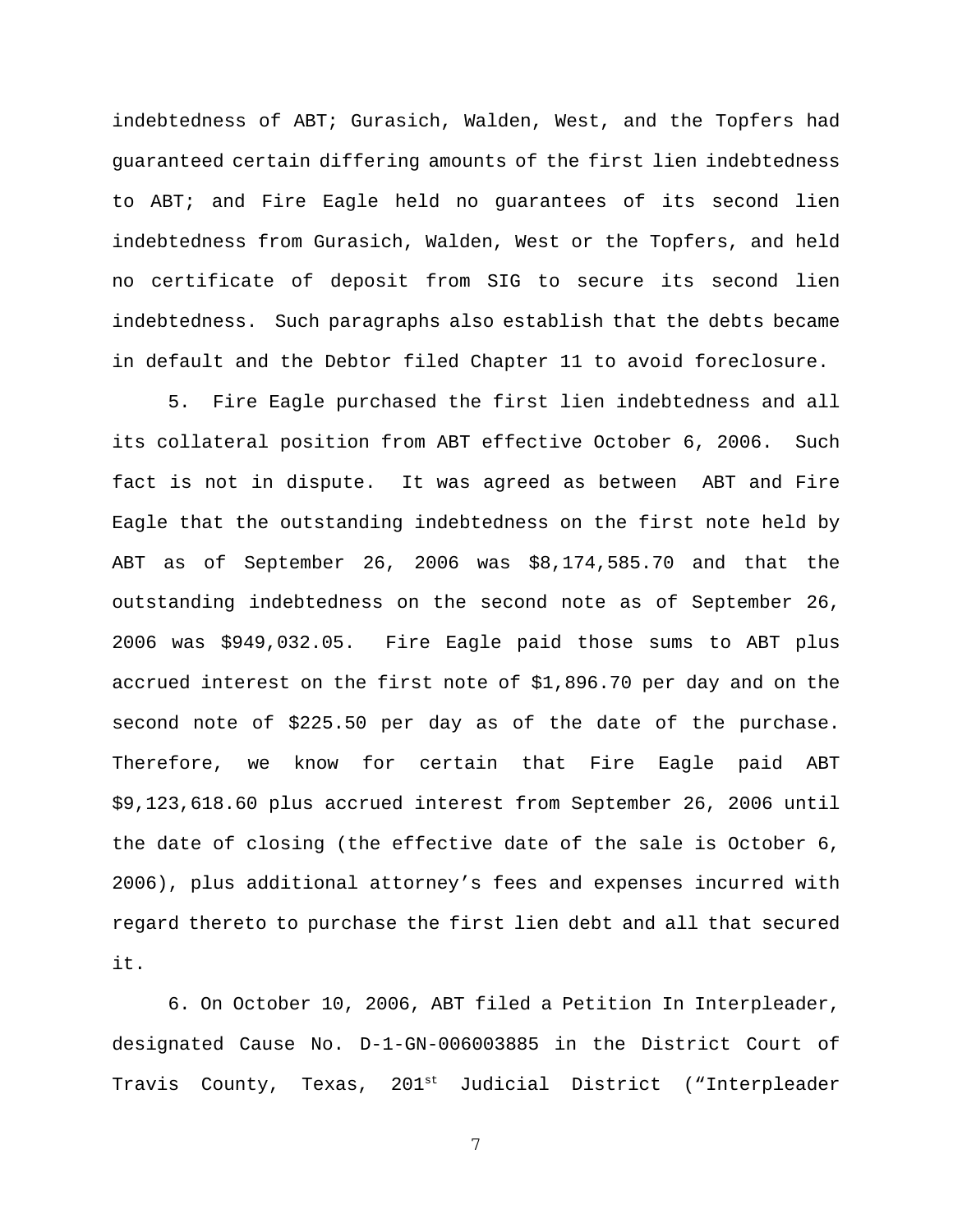Lawsuit"). In the Interpleader Lawsuit, ABT alleged that both SIG and Fire Eagle claimed SIG's certificate of deposit and its proceeds and asked the District Court to release and discharge ABT from any further obligation with regard to the SIG certificate of deposit. See paragraph 56 of the Complaint.

7. Both Fire Eagle and the Debtor's proposed plans of reorganization were denied confirmation and the Court established a sale procedure pursuant to which virtually all of the assets of the Debtor, save and except Chapter 5 causes of action, would be sold. Fire Eagle was allowed to credit bid the debt it held, specifically the first lien debt it had recently purchased from ABT first and then the second lien indebtedness which it had held from the beginning. See paragraphs 57, 58 and 59 of the Complaint.

8. On November 30, 2006, the Court held the sale in open court. At the hearing the Court accepted as the winning bid that of Fire Eagle, a credit bid of \$9,300,000.00. The immediately preceding bid was a bid by an entity that had been formed by certain of the insiders of the Debtor who are also guarantors of the first lien indebtedness to ABT then held by Fire Eagle. That bid was for cash and in the amount of \$9,200,000.00. Accordingly, it is a known fact that had Fire Eagle not bid \$9,300,000.00 as a credit bid against the secured indebtednesses it held, it would have received cash in the amount of \$9,200,000.00 which it would have had to apply first to the first lien indebtedness it had purchased from ABT and then against its second lien indebtedness to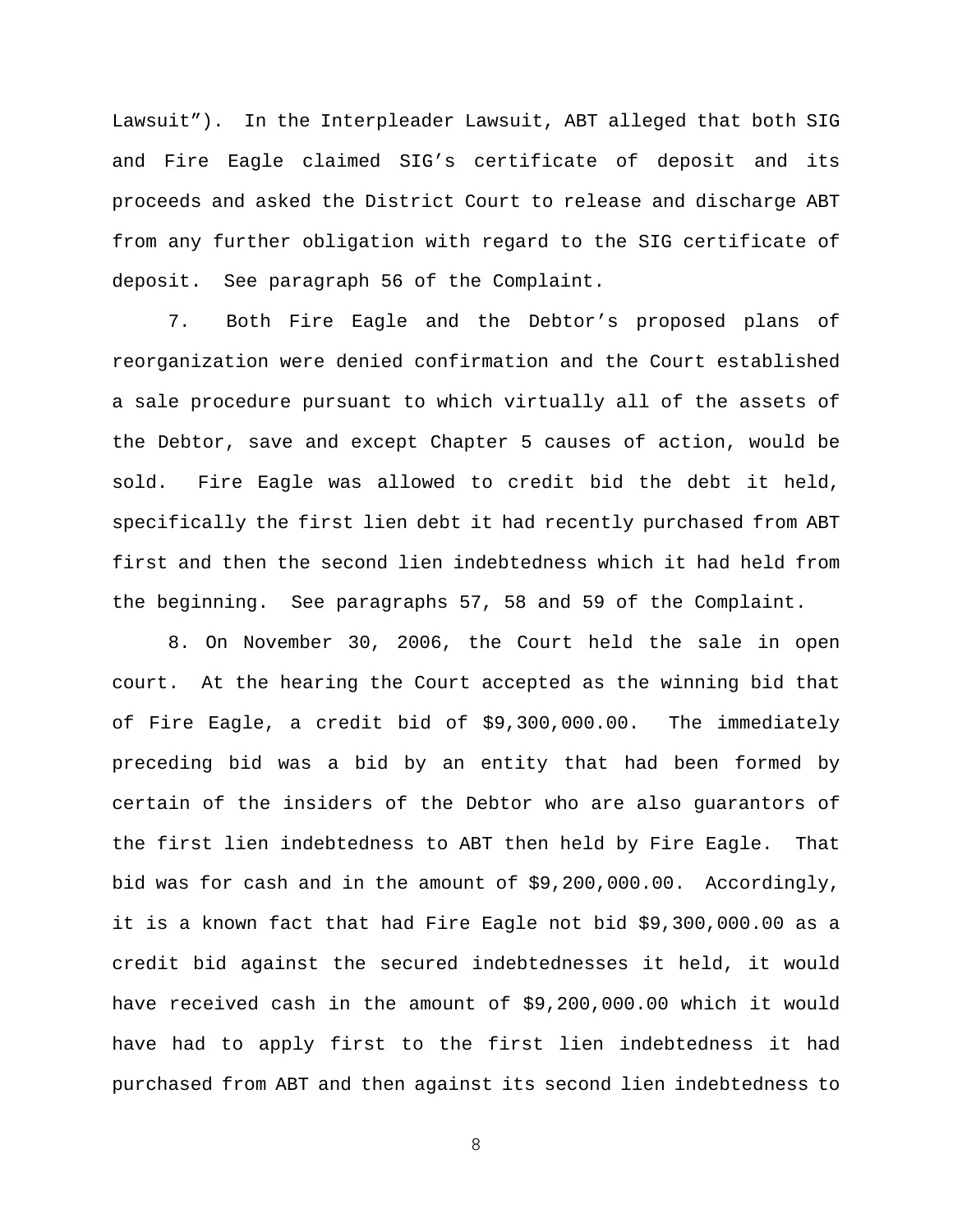the extent of any excess proceeds.

9. In addition, in October 2006, after it had purchased the first lien indebtedness of ABT, and pursuant to an Order previously entered authorizing payment to ABT of cash collateral in the amount of \$500,000.00, Fire Eagle received a payment from the Debtor of \$500,000.00 in cash collateral that could only have been applied against the first lien indebtedness it had purchased from ABT. This is because it was paid pursuant to a prior Order of this Court that required such payment to be applied against the principal of the first lien indebtedness it then held. Even though the payment was made after Fire Eagle bought the first lien debt from ABT, it nevertheless must be applied in accordance with the Court Order authorizing its payment.

10. Therefore, taking all matters pled in the Complaint as true for the purposes of the Motion to Dismiss, it has been established that Fire Eagle purchased the first lien indebtedness from ABT effective October 6, 2006 for the amount of \$9,123,618.60, plus accrued interest and attorney fees thereon from September 30, 2006 to date of purchase. We also know that interest continued to accrue on the first lien indebtedness until the auction sale in open Court on November 30, 2006. We know the per diem for the accrual of such interest totaled a minimum of \$2,122.20 per day [60 days to November 30, 2006 =  $$127,332.00.]$  Adding this amount to the amount of the debt as of September 30, 2006, we get a number of \$9,250,950.60. Some additional attorneys fees must no doubt be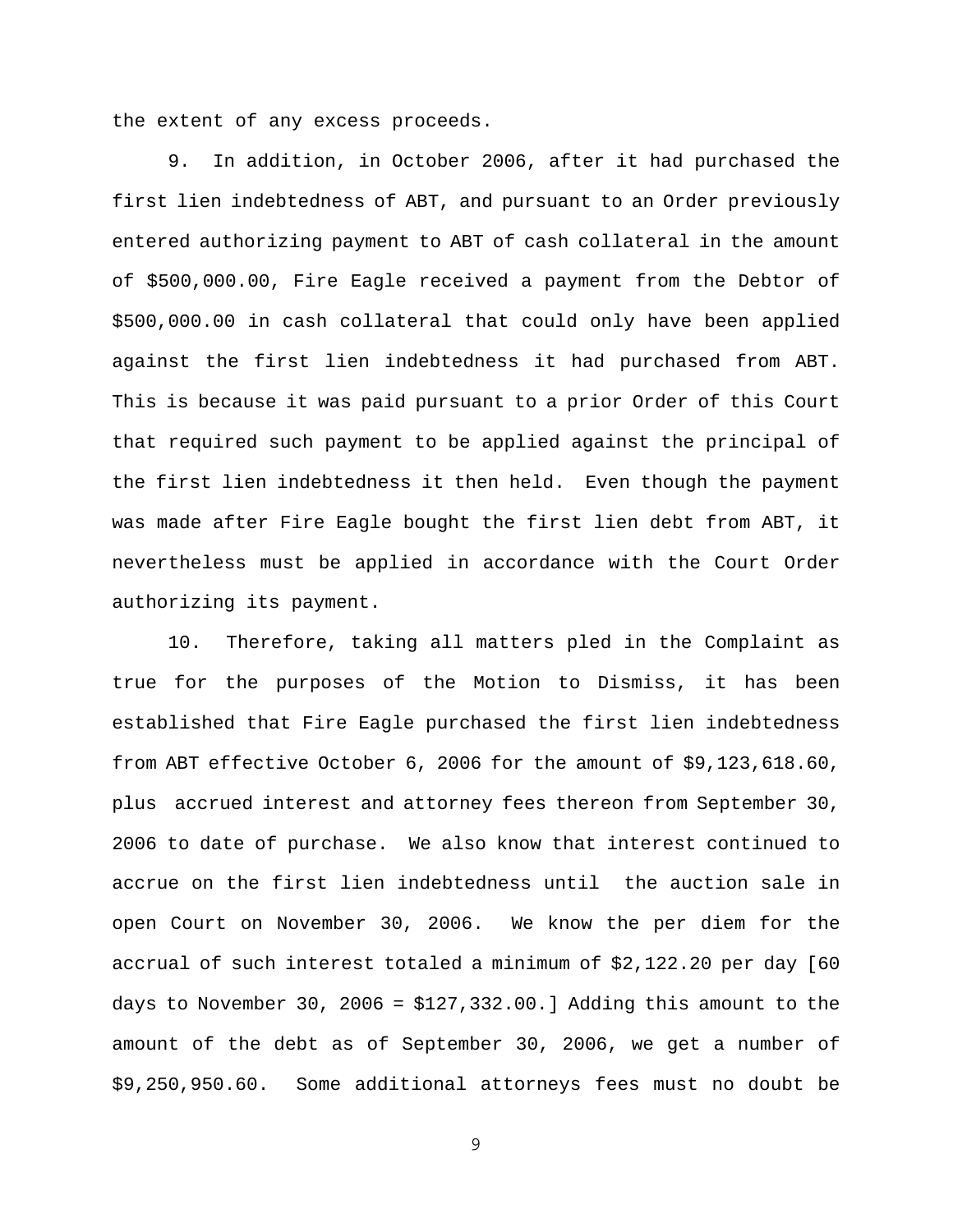added to that sum [such amount is currently unknown]. We also know that Fire Eagle received \$500,000.00 in cash collateral which according to then existing Court orders had to be applied against the first lien indebtedness it had purchased.

11. Therefore, we know from the Complaint, and we must take it as true, that as of November 30, 2006, Fire Eagle was required to credit the first lien indebtedness with a total of \$9,800,000.00 with any overage going against its second lien debt.

12. On virtually the same facts, this Court on September 27, 2007, entered its Amended Final Order determining that Fire Eagle had no deficiency claim against this estate under the first lien indebtedness it had obtained from ABT.

13. The substantive question posed by this adversary proceeding is whether there is some magical way the first lien indebtedness of ABT acquired by Fire Eagle somehow still exists; and, if so, in what amount; and if it can once again be paid by requiring application of the \$1.2 million certificate of deposit which SIG claims it owns and by requiring performance of guarantees of the first lien indebtedness by Gurasich, Walden, West and the Topfers.

## **Issues**

**Issue 1: Does this Court have subject matter jurisdiction and if so, should it abstain.**

The Bankruptcy Courts are courts of limited jurisdiction as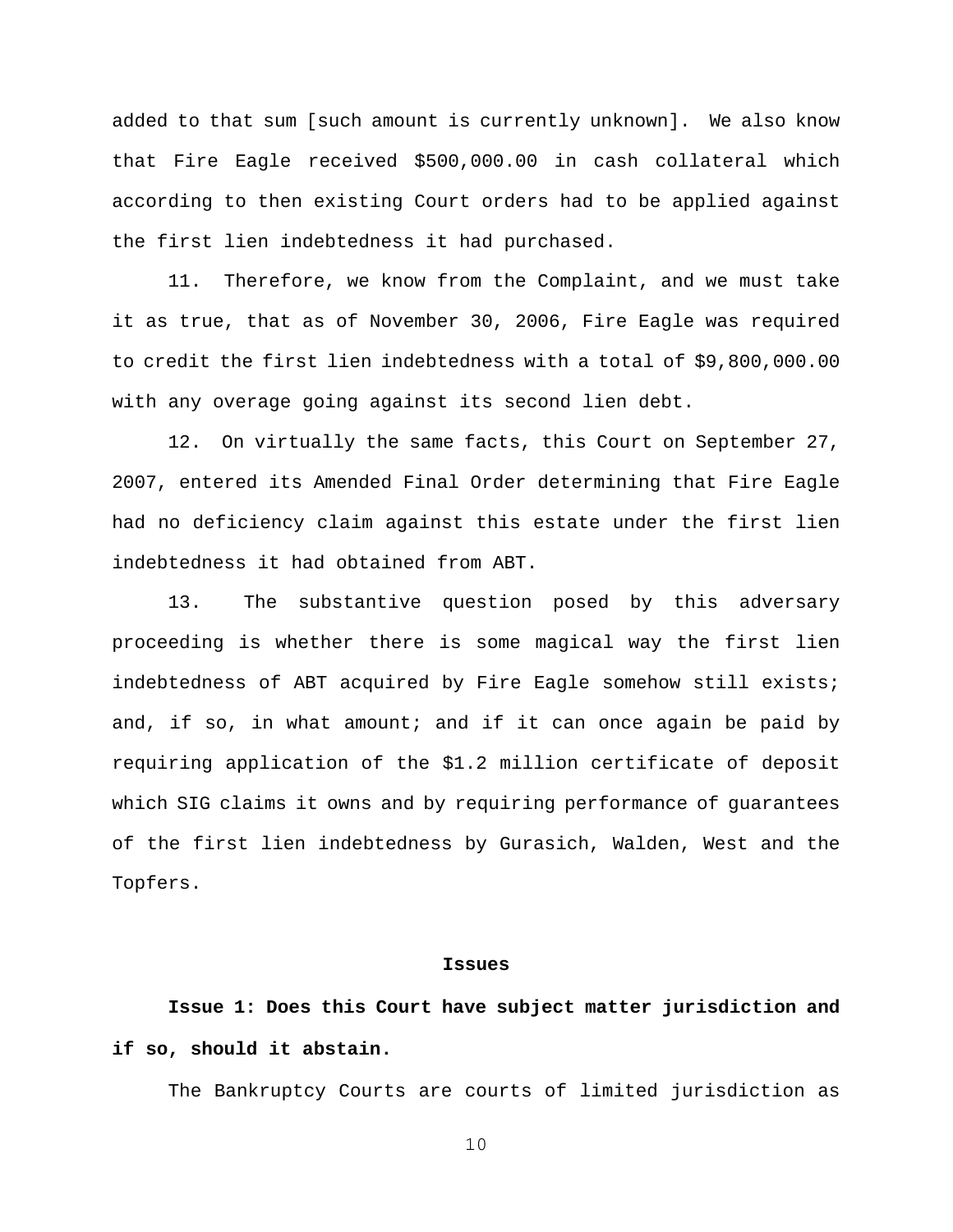the scope of their jurisdiction is defined by statute. *In re Paso del Norte Co.,* 75 F.2d 421, 423-424 (5th Cir. 1985). The relevant statute grants to the United States District Courts "original but not exclusive jurisdiction of all civil proceedings arising under Title 11, or arising in or related to cases under Title 11." 11 U.S.C. § 1334(b). Those civil proceedings arising in a case under Title 11 or arising under Title 11 have long been recognized as core proceedings. A non-exclusive list of the types of civil proceedings the statute defines as core proceedings is set forth at 28 U.S.C. § 157(b)(2). In addition to core proceedings, bankruptcy courts may hear civil proceedings "related to" a case under Title 11 under certain prescribed procedures. The Fifth Circuit Court of Appeals has adopted the following definition of "related to" citing cases from the  $3^{rd}$ ,  $8^{th}$ , and  $6^{th}$  Circuits as authority: "Whether the outcome of that proceeding could *conceivably* have any affect on the estate being administered in bankruptcy". *Matter of Wood,* 825 F.2d 90, 93 (5th Cir. 1987).

The Fifth Circuit Court of Appeals has applied this standard in subsequent cases. One of those cases, ironically, emanated from this very bankruptcy court. A judgment creditor of the debtor sued various of the debtor's friends, relatives and business associates for damages asserting tortuous interference with its attempts to collect the judgment, fraud, and other various causes of action. The suit had been filed in the United States District Court for the Western District of Texas. The district court referred the matter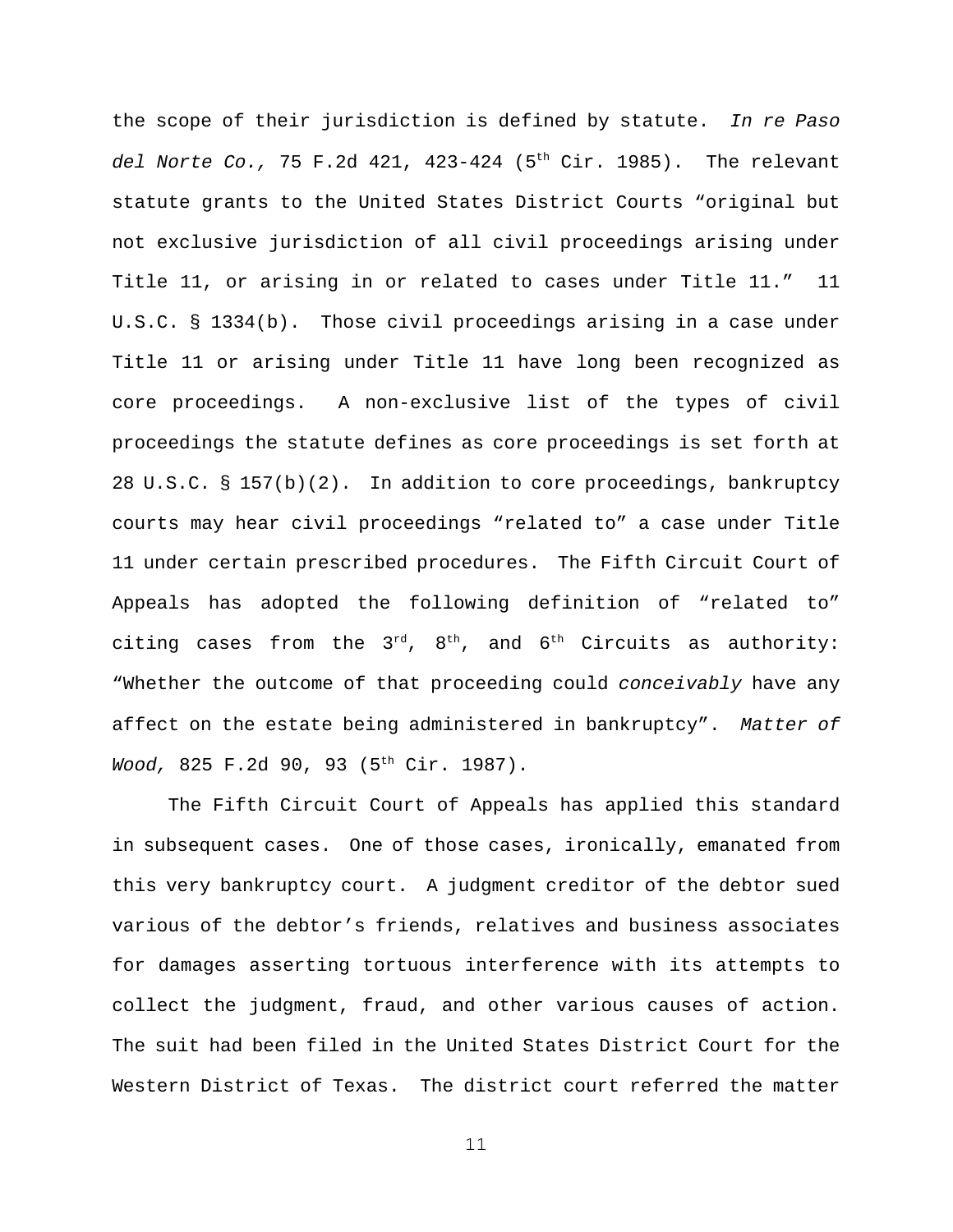to the bankruptcy court in which the judgment debtor had filed for Chapter 7 bankruptcy. The bankruptcy court tried the lawsuit and found in favor of the defendants. On appeal, the judgment creditor alleged that the bankruptcy court did not have related to jurisdiction because 1)successful prosecution of its claims against the defendants at bar would not fully pay or extinguish its judgment against the judgment debtor and 2)that if it successfully collected any amount from the defendants at bar, since they would be legally subrogated to the judgment creditors' rights against judgment debtor, the same amount of claims would be owed in the bankruptcy estate and there would be no possible effect on the estate. Therefore, the bankruptcy court could not have related to jurisdiction.

The Circuit disagreed saying:

Assuming that R & B should successfully collect from the defendants the judgment it holds against **Canion** and assuming that the defendants' fraudulent conduct would preclude legal subrogation, the total amounts due against **Canion's** bankruptcy estate would be decreased. This decrease would inure to the benefit of all unsecured creditors each of whom would then share in disbursement that would otherwise have been paid to R & B.

*In re Canion,* 196 F.3rd 579, 586 (5th Cir. 1999).

But the Circuit Court did not stop there. It went on:

Courts in other circuits that have faced this question have held that a claim between two non-debtors that will potentially reduce the **bankruptcy** estate's liabilities produces an effect on the estate sufficient to confer 'related to' jurisdiction. We note that at the time the district court referred this proceeding to the **bankruptcy** court the sequence of events that would reduce the claims against **Canion's bankruptcy** estate was not certain to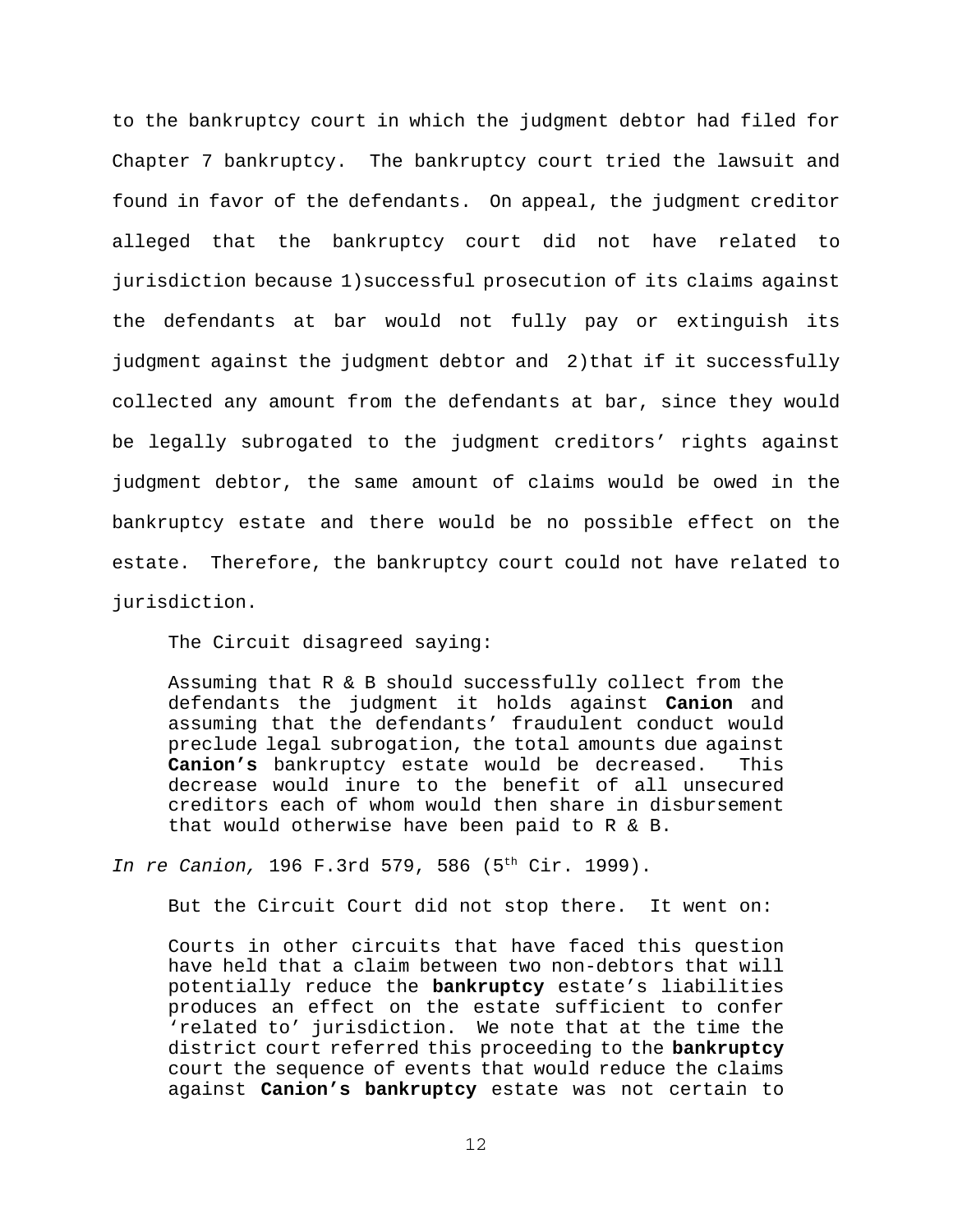occur; however, the law is well established in this Circuit as in others, that, when testing 'related to' jurisdiction, an effect is not required to a certainty. Rather, jurisdiction will attach on a finding of any *conceivable* effect.

### *Id. at 586-587.*

Fire Eagle argues that since the guarantor/Plaintiffs had waived subrogation in their contractual guaranty agreements, this is dispositive of the jurisdiction issue as there can be no effect on the estate out of any potential collection on those guarantees by Fire Eagle. But, this is exactly what the Fifth Circuit in the *Canion* case said would result in a potential conceivable effect. If Fire Eagle is successful in collecting against the guarantor/Plaintiffs and against the certificate of deposit alleged to be owned by SIG, it will result in more money being paid to other creditors since Fire Eagle's deficiency claim would of necessity end up being less than it currently is and since the guarantor/Plaintiffs have contractually waived their rights to subrogation.

At the very least, this Court has "related to" jurisdiction of the dispute between Fire Eagle and the guarantor/Plaintiffs and SIG as to the liability of the certificate of deposit owned by SIG and of the guarantees of the guarantor/Plaintiffs upon the first lien indebtedness.

That, however, is not the end of the inquiry. The Fifth Circuit Court of Appeals has addressed this type of issue in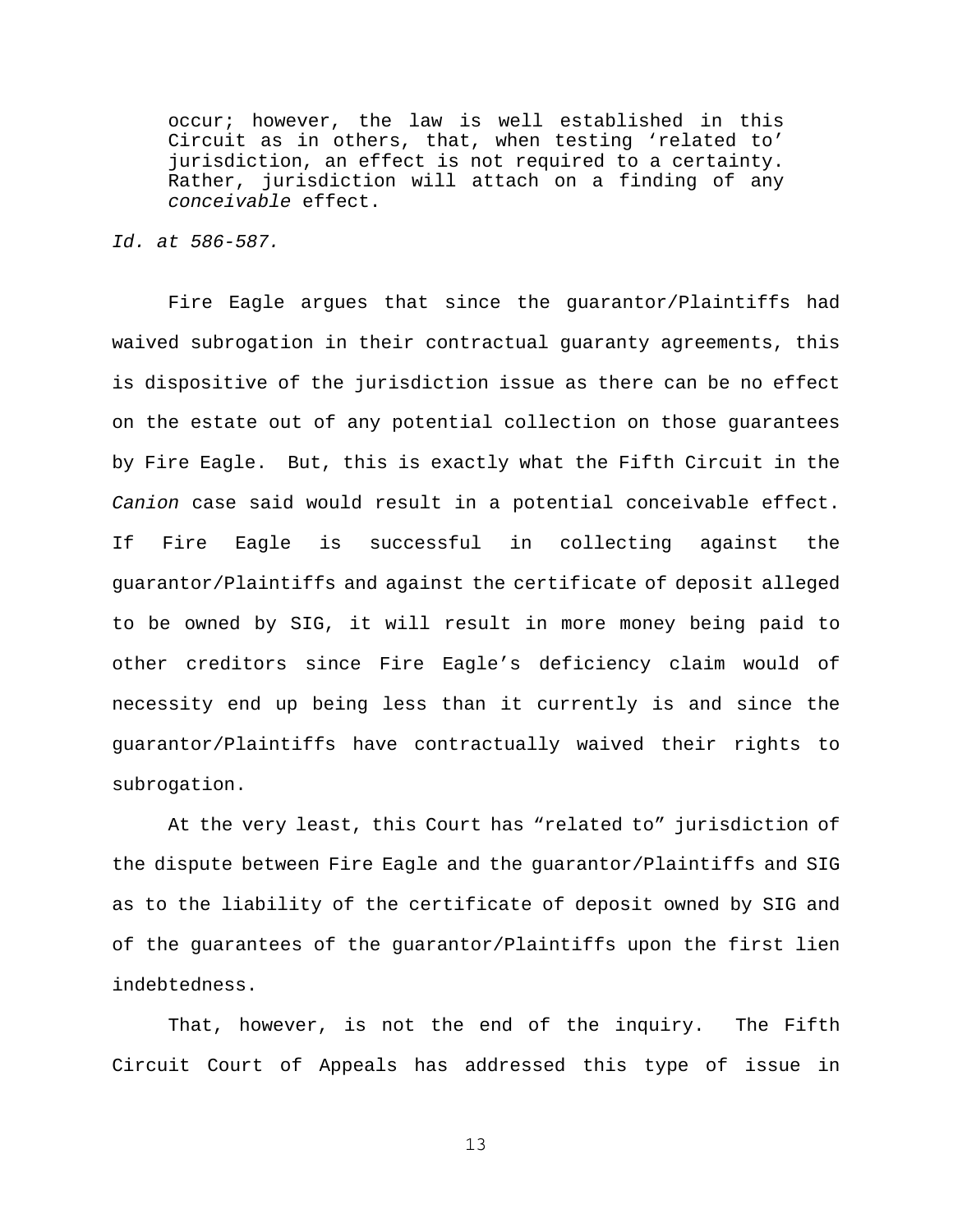another case. In the case of *In re Stonebridge Technologies, Inc.,* 430 F.3rd 260 ( $5<sup>th</sup> Cir. 2005$ ), the trustee of a liquidating trust under debtor's confirmed chapter 11 plan brought causes of action against the debtor's lessor for that lessor's alleged breach of contract and negligent misrepresentations in drawing on a letter of credit that had been issued to secure the debtor's performance under the lease. The Court easily found that the breach of contract claims owned by the estate were something over which the bankruptcy court had related to jurisdiction. *In re Stonebridge Technologies, Inc.* at 266.

The negligent misrepresentation claims brought by the trustee were more problematic as those claims had been assigned to the trustee by the bank. The Fifth Circuit said:

..... At first glance, one might conclude that because the estate stands in the shoes of the Bank, and the bankruptcy court had no jurisdiction to litigate the Bank's claim against EOP, the bankruptcy court could not assert jurisdiction over the claim just because the Bank's cause of action had been assigned to the estate. Finding that assignment alone creates bankruptcy jurisdiction to litigate a third party's cause of action defeats the limited scope of bankruptcy jurisdiction. Upon closer review, however, additional effects upon the estate are evident: a claim by the Bank against EOP affects the need for the Bank to seek reimbursement from Stonebridge's bankruptcy estate. EOP's draw on the Letter of Credit triggered Stonebridge's contractual liability to reimburse the Bank for the draw on the Letter of Credit. Here, the Bank also sought damages against EOP for negligent misrepresentation. If the Bank is successful against EOP on its negligent misrepresentation claims, the need for reimbursement from Stonebridge's estate is alleviated. This effect on the estate is not altered because the Trustee exchanged reimbursement to the Bank for an assignment of the Bank's negligent misrepresentation claims. The negligent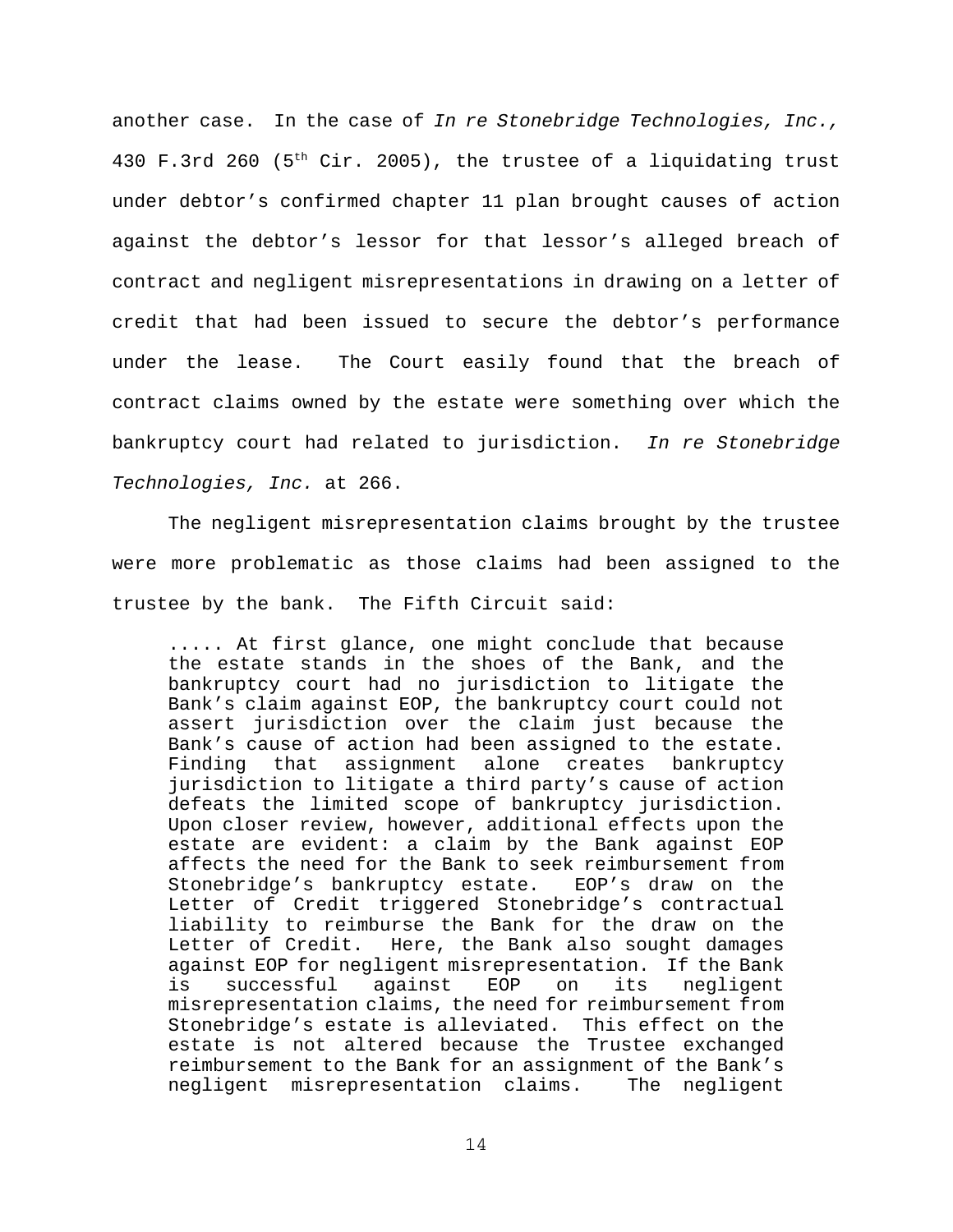misrepresentation claims therefore fall within the general bankruptcy jurisdiction.

# *Id.* at 266.

The Fifth Circuit went on to conclude that these were core claims

stating:

On the other hand, claims between third parties, such as the negligent misrepresentation claims, are typically considered within the bankruptcy court's non-core jurisdiction. In this case, however, the negligent misrepresentation claims <u>are dependent upon</u> interpretation of rights created in bankruptcy, specifically those rights associated with § 502(b)(6) and § 365(a). Although grafting of bankruptcy terms onto the interpretation of a Lease does not automatically result in core jurisdiction, as a practical matter, these particular negligent misrepresentation claims are substantially related to the interpretation of rights created in bankruptcy. In other words, the substantive rights asserted by the Trustee could only arise in the context of a bankruptcy case. Because these claims are dependent upon the rights created in bankruptcy and would not exist but for the filing of Stonebridge's bankruptcy, we find these claims should be included in the bankruptcy court's core jurisdiction. (Emphasis added).

(Citation omitted). *Id.* at 267.

In the case at bar, the claims made by SIG and the guarantor/plaintiffs all of whom are parties in interest in the primary bankruptcy case of Spillman Development Group, Ltd. could only be asserted in the context of a bankruptcy case. Here, Fire Eagle used its rights under 11 U.S.C. § 363(k) to purchase property upon which it held a first lien indebtedness (purchased from ABT) and a second lien indebtedness. The Court told the parties in open court before the sale concluded that if successful, Fire Eagle's credit bid would be applied first against the first lien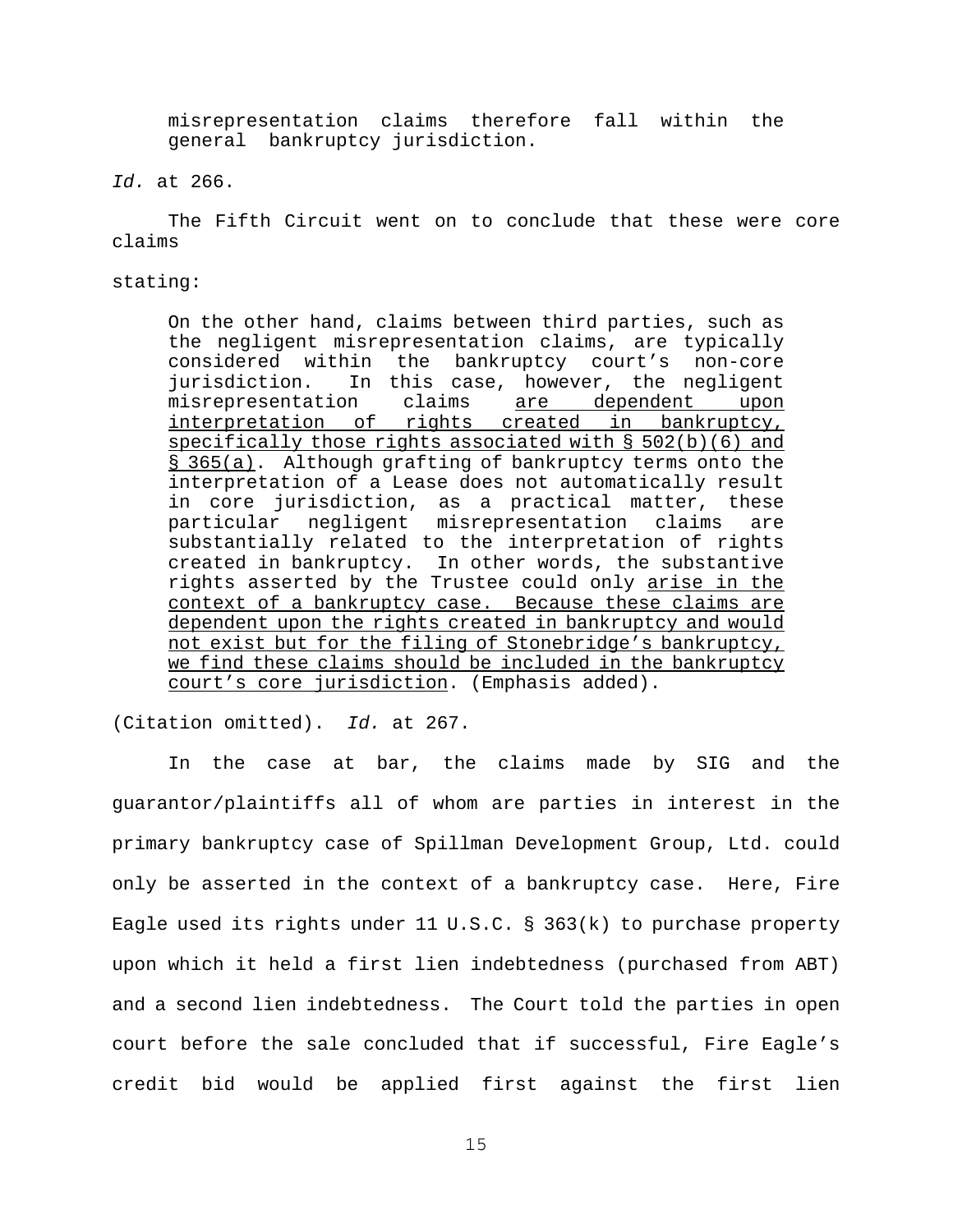indebtedness and then against the second lien indebtedness. The issue between Fire Eagle and Plaintiffs is whether, by reason of Fire Eagle's § 363(k) credit bid (and prior payment of \$500,000.00 in cash collateral which by Court Order had to be applied against the first lien indebtedness) the first lien indebtedness was fully paid and the certificate of deposit alleged to be owned by SIG should be returned to it and the guarantees of the guarantor/Plaintiffs should be returned to them. These claims are dependent upon the rights created in bankruptcy and would not exist but for the filing of Spillman Development Group, Ltd.'s bnnkruptcy.

The conclusion can only be that this issue is not only a related to matter, it is a core matter.

The Motion to Dismiss for Lack of Jurisdiction is, therefore, denied.

#### **Improper Venue**

Fire Eagle claims this matter is subject to the contractual Venue Selection Clause contained in the Limited Guarantee Agreements and the Amended and Restated Limited Guarantee Agreements at paragraph 5.3 which Fire Eagle argues establishes Grayson County, Texas as the proper venue.

While that may be true absent bankruptcy, it is not true since this is a core proceeding over which the Bankruptcy Court has core jurisdiction.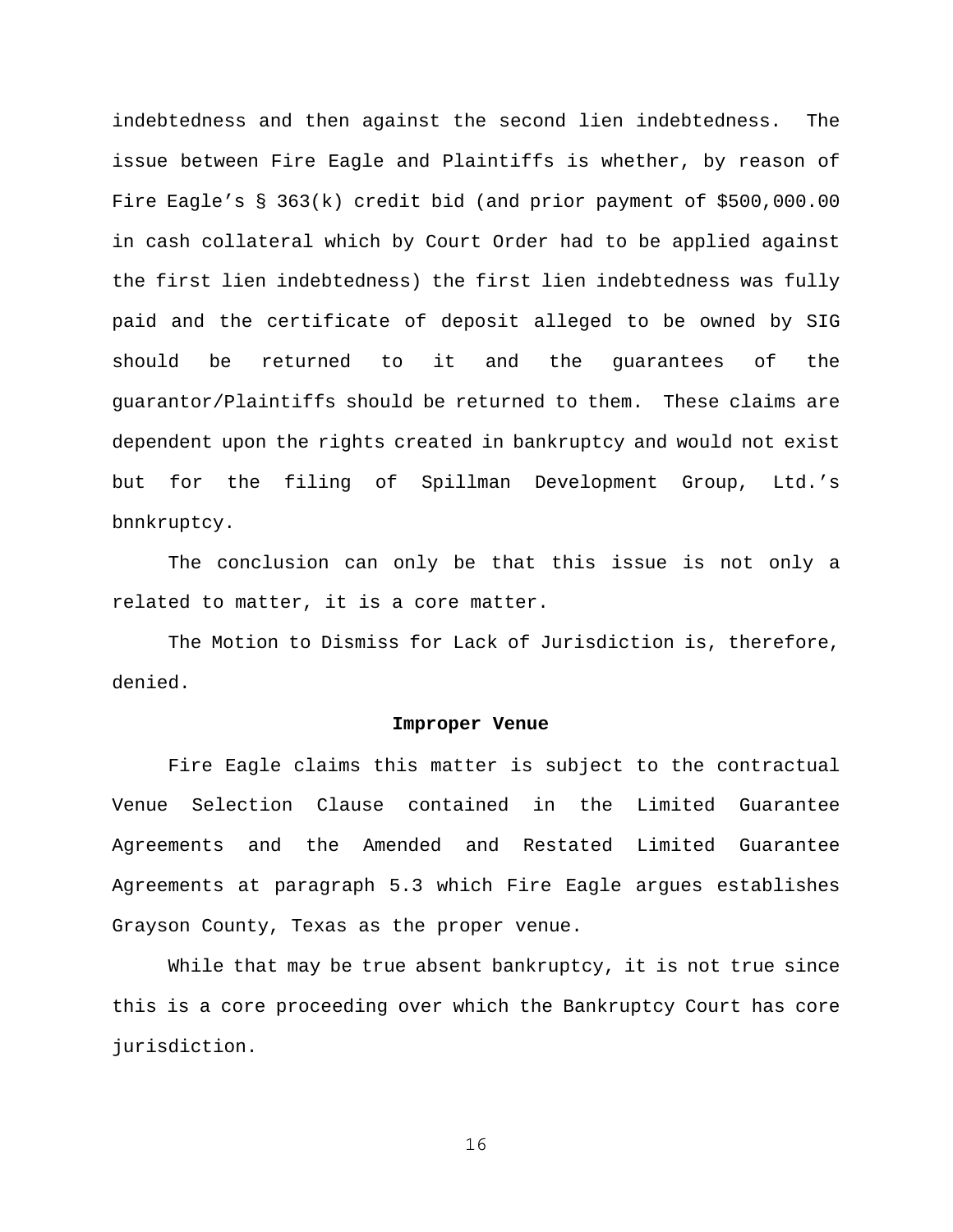The Motion to Dismiss for Improper Venue is, therefore, denied.

#### **Failure to State a Claim upon which Relief can be Granted**

As stated above, the Court must consider all facts pled in the Complaint as true in determining a Rule  $12(b)(6)$  motion. The facts alleged in the Plaintiffs' Complaint, when taken as true, establish that Fire Eagle received payment of \$500,000.00 in cash collateral which this Court's Order required to be applied against the first lien indebtedness it acquired from ABT. It also establishes that Fire Eagle purchased property of this estate which was encumbered by the first lien indebtedness (as well as the second lien indebtedness) held by Fire Eagle for the amount of \$9,300,000.00, which credit bid had to be applied first against the first lien indebtedness and then to the second lien indebtedness. That total credit due of \$9,800,000.00, according to the Complaint, exceeds the amount of the first lien indebtedness. If true as pled, the effect is that there is no first lien indebtedness remaining which is still guaranteed by the guarantor/Plaintiffs or against which the certificate of deposit of SIG can be applied. As such, the Complaint clearly states a cause of action upon which relief can be granted.

The Motion to Dismiss for Failure to State a Claim upon which Relief can be Granted is, therefore, denied.